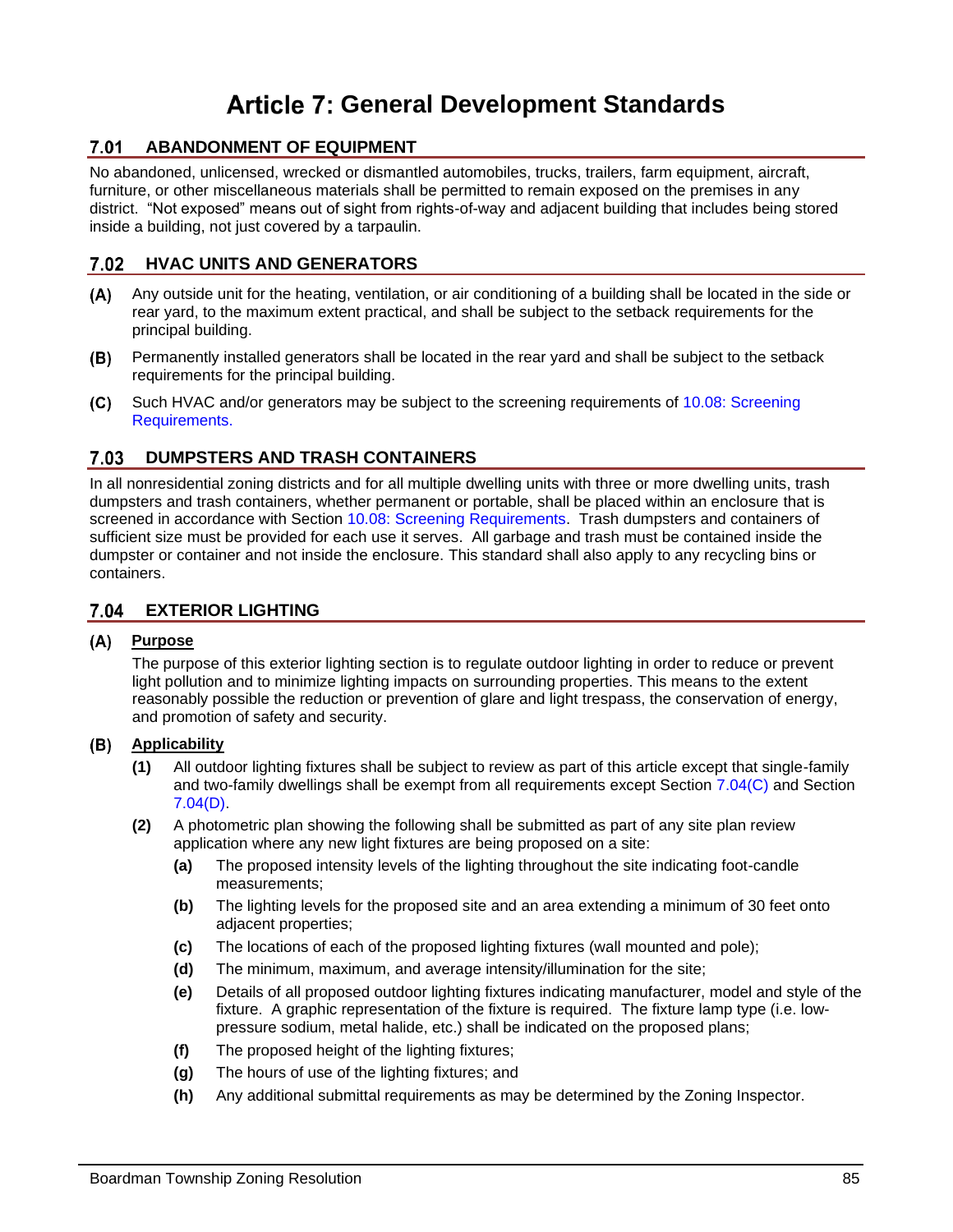## **(3) Exemptions**

- **(a)** All exterior lighting fixtures producing light directly by the combustion of fossil fuels, such as kerosene lanterns or gas lamps are exempt from the requirements of this section.
- **(b)** All temporary emergency lighting needed by the police, fire department, other emergency service vehicles, and public service vehicles, as well as all vehicular luminaries, shall be exempt from the requirements of this section including flashing or blinking lights.
- **(c)** Street lights shall be exempt from the provisions of this section.

### **(4) Prohibited Lights**

- **(a)** Search lights, beacons, laser source lights, or any similar high-intensity or flashing lights are prohibited, except in emergencies by police and/or fire department personnel.
- **(b)** No open lights, such as strings of light bulbs, shall be permitted. This prohibition shall not include holiday lighting or those used for decorative purposes over outdoor patios, seating areas, or similar places of gathering.

#### <span id="page-1-0"></span>**General Provisions Applicable to All Districts and Development**

- **(1)** Exterior lighting shall be installed in a manner to deflect from adjacent residential developments.
- **(2)** All exterior lighting for residential and nonresidential uses shall be located, screened, or shielded so adjacent lots located in residential districts or recorded subdivisions are not directly illuminated. Shielding may also be required for high intensity light fixtures to prevent glare to adjacent uses, public rights-of-way, and drives. Perimeter lighting, when adjoining residential districts or recorded subdivisions, shall be by shielded fixtures to prevent light trespass onto adjacent properties.
- **(3)** No exterior lighting shall be of such an intensity or color distortion as to cause glare or to impair the vision of drivers, pedestrians or adjacent properties. Shields and/or filters are required for light fixtures with high intensity and glare potential.

#### <span id="page-1-1"></span>**Lighting for Residential Uses**  $(D)$

Lighting for single-family and two-family dwellings shall be exempt from most provisions of this article with the exception that for light fixtures that are not attached to the house or to an accessory building, there shall be a maximum height of 12 feet from the finished grade adjacent to the base of the light fixture to the top most point of the fixture. The light bulb shall not produce more than 1,600 lumens.

# **Exterior Lighting Requirements**

#### **(1) Type of Fixtures**

- **(a)** All light fixtures shall be full cut-off type fixtures except for decorative light fixtures. See [Figure](#page-1-2)  [7.04-A.](#page-1-2)
- **(b)** Decorative light fixtures shall not flash or otherwise create a sense of motion.
- **(c)** Non-cutoff lighting may only be used for decorative purposes when located adjacent to the building. See [Figure 7.04-A.](#page-1-2)



Figure 7.04-A: Illustration of cutoff lighting versus non-cutoff lighting

#### <span id="page-1-2"></span>**(2) Height of Fixtures**

**(a)** In all districts, the maximum height of any non-cutoff light fixture shall be 12 feet.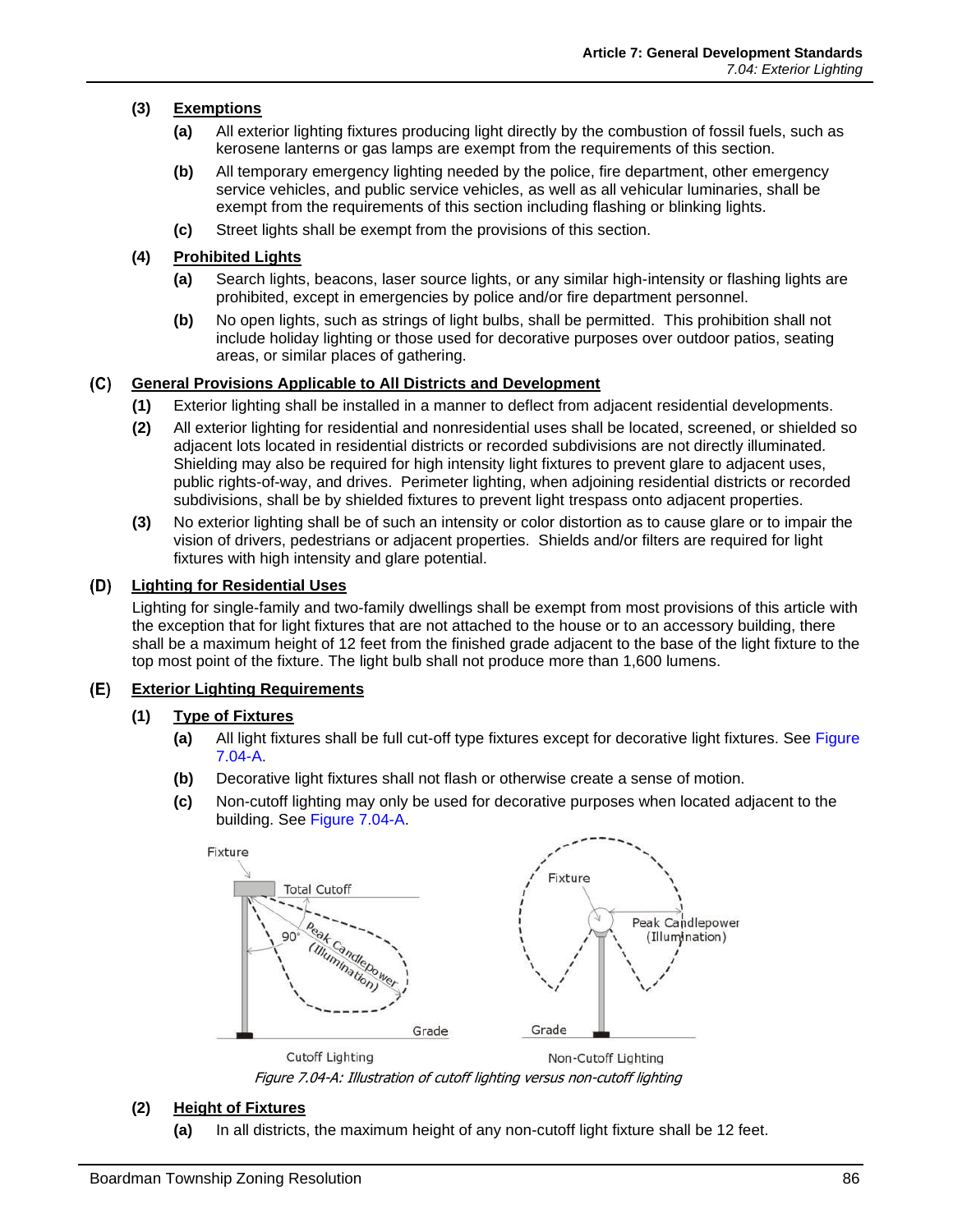- **(b)** All cut-off exterior lighting shall be designed, located, and mounted with the maximum height as follows:
	- **(i)** The maximum height of light fixtures in the R-2, R-3, and NMB districts, as well as for nonresidential uses in the AG and all residential zoning districts shall be 15 feet.
	- **(ii)** The maximum height of light fixtures in the O, GB, RB, and I Districts shall be 30 feet.
	- **(iii)** The maximum height for residential uses or areas in a PUD District shall be 15 feet while the maximum height for nonresidential uses shall be 24 feet.
- **(c)** In no case shall the height of light fixtures exceed the maximum permitted building height within the applicable zoning district.
- **(d)** Lighting located under canopies shall be flush mounted or recessed within the canopy.
- **(e)** Height shall be measured from the finished grade adjacent to the base of the light fixture to the top most point of the fixture.

#### **(3) Illumination**

- **(a)** Exterior lighting shall be designed and located to have the following maximum illumination levels. The levels shall be measured at the finished grade at the lot line as demonstrated by a lighting plan:
	- **(i)** The maximum illumination at a lot line that abuts a lot zoned or used for residential purposes shall be 0.0 foot-candles.
	- **(ii)** The maximum illumination at a lot line that abuts a lot in a nonresidential district shall be 1.0 foot-candles.
	- **(iii)** The maximum illumination at a lot line for properties used for outdoor sports and recreation shall be reviewed for compliance with regard to the intent of these guidelines to minimize the impact of light trespass and glare on all surrounding properties and public rights-of-way.
	- **(iv)** In parking areas, the light intensity shall average a minimum of 0.5-foot candles, measured five feet above the surface.
	- **(v)** In pedestrian areas, the light intensity shall average a minimum of 2.0-foot candles, measured five feet above the surface.
	- **(vi)** The illumination across any property shall be designed so as to not create excessively dark spots that may create safety issues.
- **(b)** All applicants are strongly encouraged to submit lighting plans with components that reduce light pollution including, but not limited to, automatic shut-off of fixtures, auto-dimming to adjust lighting based on ambient lighting, and the use of as little lighting as necessary without creating safety issues.

### **(4) Modifications**

Should any exterior light fixture or the type of light source therein be changed after the permit has been issued, a change request must be submitted to the Zoning Inspector for approval, together with adequate information to assure compliance with this section, which must be received prior to substitution.

# **FENCING, WALLS, HEDGES, AND SIMILAR STRUCTURES**

#### $(A)$ **Applicability**

- **(1)** Fences, walls, retaining walls, hedges and other similar structures may be permitted in all zoning districts in accordance with this section.
- **(2)** Fences, walls, and hedges related to an exempt agricultural use (See Section 1.07(D)(1): Agricultural Use Exemption.) shall also be exempt from these regulations.

#### **Zoning Certificate Required**

**(1)** The construction of fences, walls, and similar permanent structures shall require the issuance of a zoning certificate.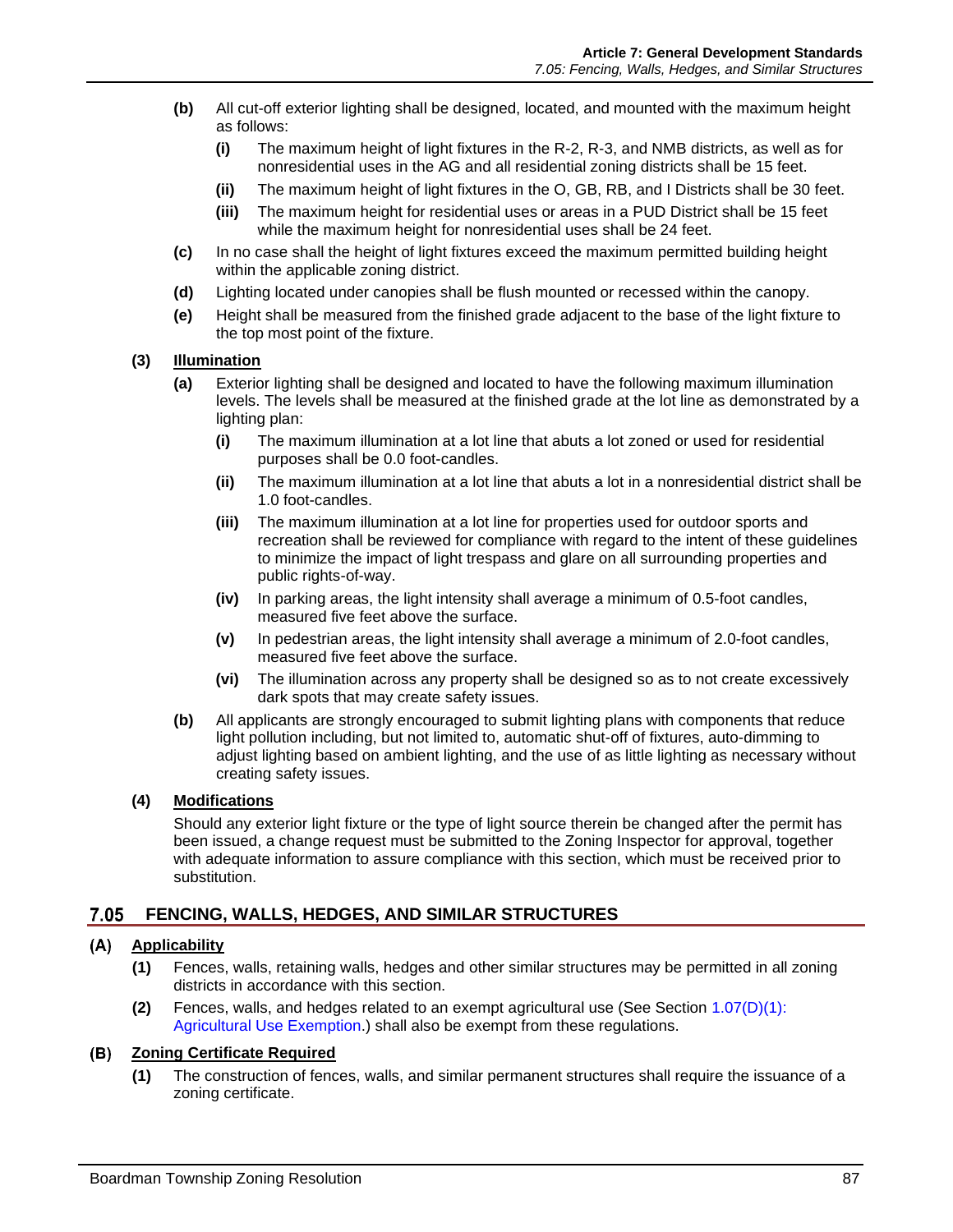**(2)** The planting of hedges shall not require a zoning certificate but shall be done in a manner that will comply with the location and height requirements of this section.

#### **Decorative Fencing Exemption**

Small portions of fences, such as decorative fencing used for landscaping, that are not longer than 20 feet in length but which comply with the height, yard and maintenance requirements set forth in this subsection, shall not require a zoning certificate.

### **General Standards**

- **(1)** All fences or walls shall be constructed of vinyl, wood, iron, decorative aluminum, stone, brick, decorative block or concrete, chain link with a gauge of 11.5 or heavier, or similar materials as determined by the Zoning Inspector.
- **(2)** No fence, wall, or hedge shall be constructed and maintained so as to be hazardous to existing or future neighboring uses.
- **(3)** The smooth finished side of the fence or wall shall be the side of the fence that faces outward from the lot or yard being fenced.
- **(4)** When erected near a property or lot line, the entire fence and any of its supporting structures or appurtenances shall be contained within the lot or property of the person erecting or having erected said fence.
- **(5)** All fences, walls, and hedges shall be maintained in a neat and orderly manner.
- **(6)** Barbed wire fencing and razor fencing shall only be permitted on top of other fencing in the I District for security purposes. Such fencing shall only be permitted in the side and rear yards.
- **(7)** Electric fencing is prohibited except as part of fencing for agricultural uses exempt from zoning.

#### **Location and Height Standards**

- **(1)** No fencing, walls, or hedges shall be located in a utility easement or a right-of-way. Fences, walls, hedges, or other similar structure constructed in these areas may be subject to removal from the authority having jurisdiction.
- **(2)** The property owner shall assume responsibility for determining the legal, proper placement of the fence, wall, hedge, or similar structure, upon the subject property.

#### **(3) Front Yards**

- **(a)** Fences or walls in the front yard shall not exceed three feet in height for a distance equal to the front yard setback required in Section 4.09: Area, Setback, and Other Site Development Standards. See [Figure 7.05-A.](#page-4-0)
	- **(i)** For corner lots in the R-1A, R-1B, and R-1C Districts, the above maximum height shall apply to the front yard setback for the primary street frontage on which the building faces. Exceptions to this standard shall be:
		- **A.** When the rear yard of a corner lot shares a lot line with the side yard of an adjacent interior lot, then fences and walls shall not exceed three feet in height for a distance of 12 feet in the R-1B and R-1C Districts or for a distance of 16 feet in the R-1A District. Such distance shall be measured from the front lot line shared by the applicable corner and interior lot. See [Figure 7.05-A.](#page-4-0)
		- **B.** When the rear yard of a corner lot shares a lot line with the rear yard of an adjacent corner lot, then fences and walls shall not exceed three feet in height for a distance of five feet, as measured from the front lot line shared by the two corner lots. See [Figure 7.05-A.](#page-4-0)
	- **(ii)** For through lots, the above maximum height shall apply to both streets.
- **(b)** Hedges and other plantings of any height may be planted in the front yard.
- **(c)** All fencing, walls, hedges, and similar structures or landscaping shall be subject to the sight clearance regulations of Section 4.09(B)(1).

#### **(4) Side and Rear Yards**

**(a)** Fences and walls located in the side or rear yards shall not exceed a height of six feet in residential zoning districts and eight feet in nonresidential zoning districts. See [Figure 7.05-A.](#page-4-0)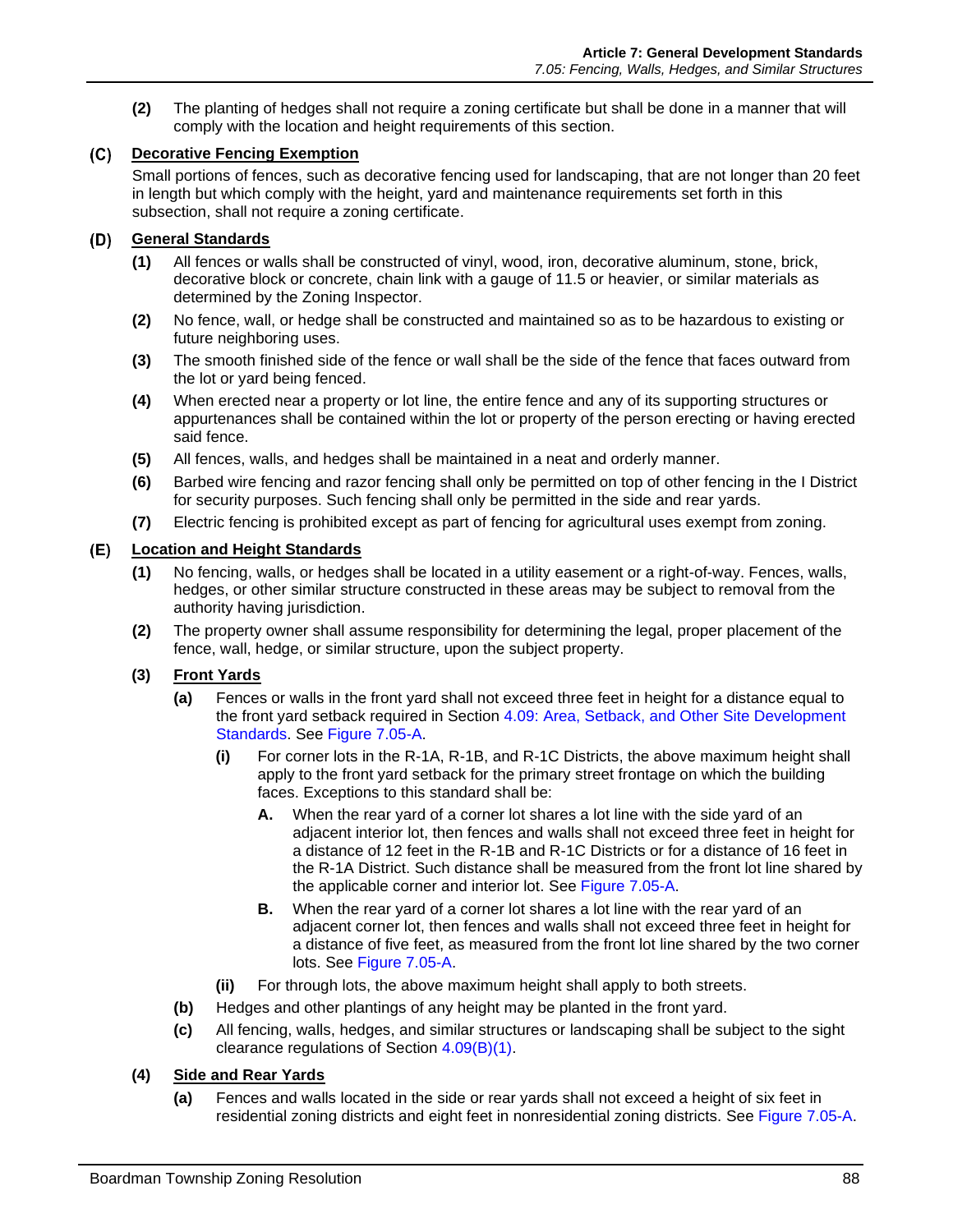

**(b)** Informal plantings, trees, and hedges may be taller than the above maximum height.

Figure 7.05-A: Illustration of the location of maximum fence or wall heights based on yards.

#### <span id="page-4-0"></span> $(F)$ **Measurement**

**(1)** The maximum fence or wall height shall be measured from the lowest point of the finished grade within three feet on either side of the fence to the top most portion of the fence. See [Figure 7.05-B.](#page-4-1)



<span id="page-4-1"></span>Figure 7.05-B: Fencing shall be measured from the lowest point within three feet on either side of the fence.

**(2)** Fencing or walls should follow the natural contour of the land on which it is located. See [Figure](#page-5-0)  [7.05-C.](#page-5-0)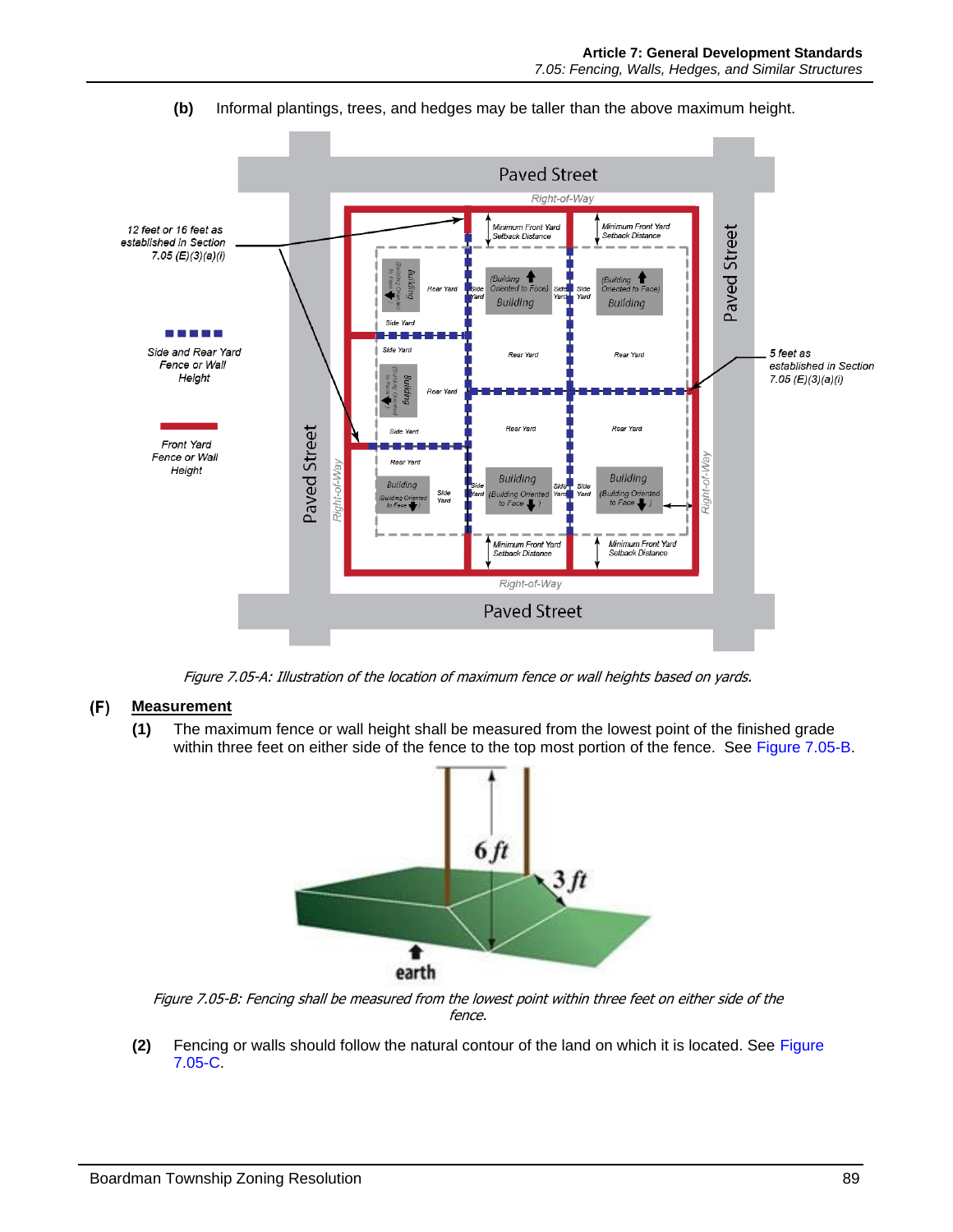

Figure 7.05-C: This illustrates how fencing is measured along a natural contour.

- <span id="page-5-0"></span>**(3)** A fence may be erected on top of a wall but the combined height of the fence and wall shall not exceed the heights specified within this section for a fence or wall.
- **(4)** If the wall is designed to be a retaining wall, a fence may be approved on top of the retaining wall for safety purposes and shall be measured from the top of the retaining wall to the top of the fence in accordance with this section.

# **STORM WATER MANAGEMENT, SITE DRAINAGE, AND COMPLIANCE**

#### **Applicability**

Storm water management and drainage must be submitted for review for all zoning certificate applications where there is new construction unless:

- **(1)** The new construction is related to a single-family or two-family dwelling; or
- **(2)** The new construction is less than 1,000 square feet constructed on existing impervious surface. The 1,000 square foot threshold shall apply to the total square footage of any new buildings, building additions, accessory buildings, or outbuildings.
- On-site surface drainage retention/detention areas and calculations must be presented to the Township Zoning Office as part of any applicable site plan application. Such plans shall be reviewed by the office of the Mahoning County Engineer. The applicant is required to submit for review by the Mahoning County Engineer a certified as-built drawing(s) depicting and/or a construction certification letter assuring storm water management compliance.
- Stormwater drainage calculations, as required by Boardman Township, shall be prepared by a Professional Engineer registered in the State of Ohio and must be submitted for review in accordance with the Mahoning County Engineer's Drainage criteria.
- (D) Stormwater drainage areas must be maintained as built.

# **EROSION, SEDIMENTATION CONTROL, GRADING, AND DRAINAGE**

#### **Purpose and Intent**

- **(1)** The purpose of these regulations is to establish technically feasible and reasonable standards to achieve a level of water management, grading, clearing, and sediment control that will minimize damage to property and degradation of water resources and wetlands, and will promote and maintain the public health and safety.
- **(2)** These regulations are further intended to:
	- **(a)** Allow development while minimizing increases in downstream flooding, erosion, and sedimentation;
	- **(b)** Address general issues with the clearing, grading, and storage of soils on properties; and
	- **(c)** Reduce water quality impacts to receiving water resources and wetlands that may be caused by new development or redevelopment activities.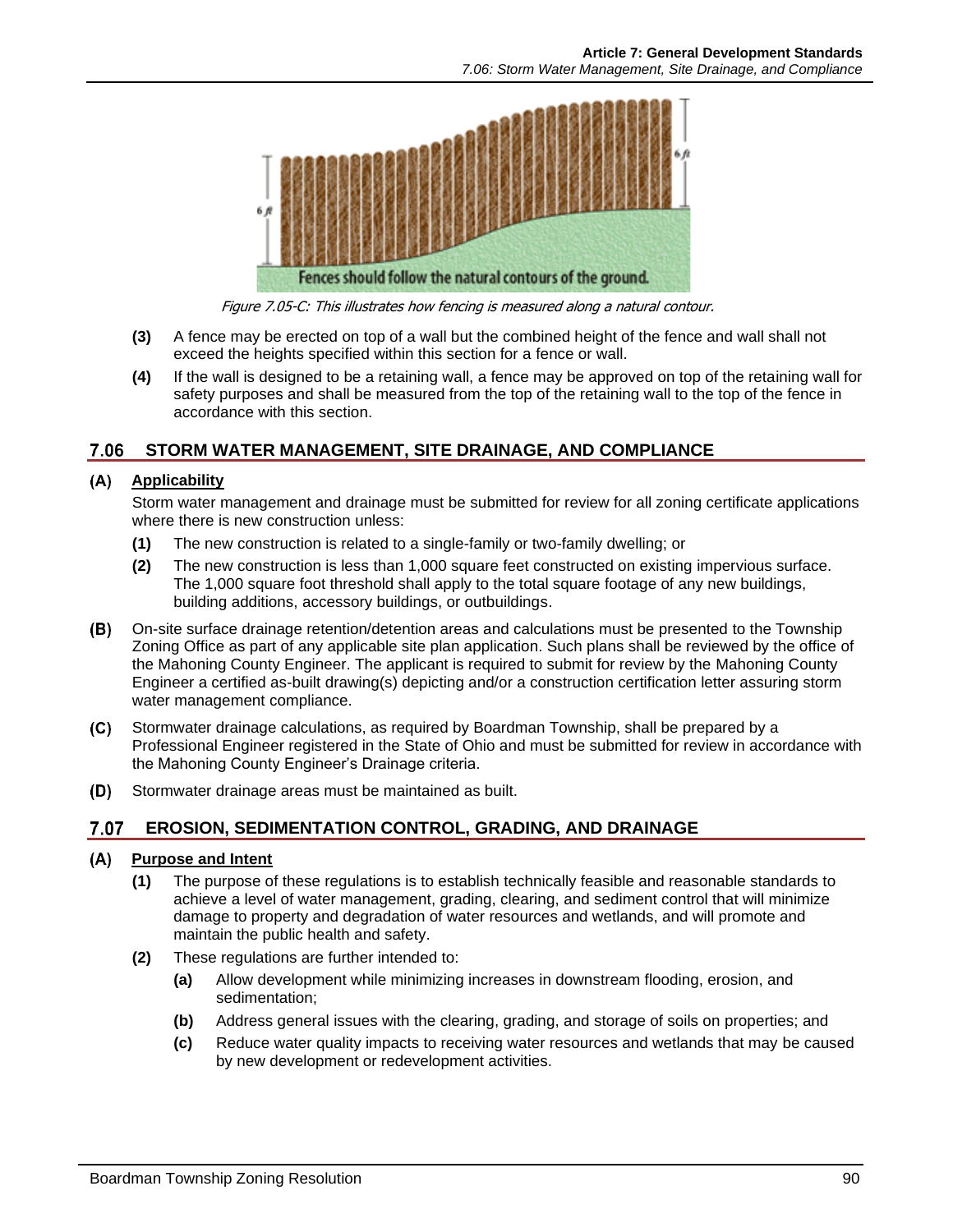#### **Words and Terms Defined**

For the purpose of these regulations, the terms used herein shall have the meaning as set forth in Article 15: Definitions and the most recently adopted version of the Mahoning County Erosion and Sediment Control Rules. Said terms are adopted and made a part of these regulations as though fully rewritten herein.

## **Applicability**

- **(1)** Section [7.07\(D\)](#page-6-0) shall apply to all earth moving or disturbing activities on any lot in the township, regardless of size, as well as the storage of mulch, soil, and vegetative materials on a lot.
- **(2)** Sections [7.07\(D\)](#page-6-0) through [7.07\(E\)](#page-6-1) shall apply to all of the permitted and conditional buildings, structures, and uses set forth in every zoning district in this resolution if there will be earth-disturbing activities of one acre or more, except as otherwise provided herein.

# <span id="page-6-0"></span>**Requirements for All Lots**

Wherever there is any clearing, earth-moving, or earth-disturbing of any size, in any district, the following requirements shall apply:

- **(1)** Positive drainage shall be maintained to existing stormwater systems or natural drainage.
- **(2)** If no development or construction will occur following the applicable activity, the site shall be cleared of tree stumps and graded, seeded, and/or mulched within 30 days of the completion of the applicable activity.
- **(3)** If soil is placed or stored on a site for temporary purposes longer than 30 days, such soil shall be seeded.
- **(4)** There shall be no storage of mulch or other materials that will block any natural drainage way, sidewalk, or street.
- **(5)** The Zoning Inspector may extend the 30-day time period in this section for one additional 30-day time period if good cause is shown.

#### **(6) Protection of Lots**

When construction is occurring on a lot, the applicant shall be responsible for providing the following protections:

- **(a)** Protection of down-slope areas shall be provided utilizing one of the following two approaches:
	- **(i)** Where slopes of less than 6 percent are presence, a vegetative strip with a minimum width of 20 feet shall be maintained around the perimeter of the property. Such buffer strip shall be maintained for the trapping of sediment. Such strip shall not be mowed in any way that will reduce the height of vegetation to less than four inches in height.
	- **(ii)** Silt fencing may be used along the entire perimeter of the lot's down-slope side(s) to trap sediment.
- **(b)** All access to a lot where construction is occurring shall be limited to one construction entrance to minimize the tracking of mud and dirt onto roadways. Gravel is permitted for the driveway while construction occurs.
- **(c)** All storm sewer inlets will be protected as follows:
	- **(i)** All nearby storm sewer curb inlets shall be protected with stone-filled or gravel-filled geotextile bags, or equivalent measures, before disturbing soil.
	- **(ii)** All on-site storm sewer drop inlets shall be protected with silt fence material, straw bales, or equivalent measures before disturbing soil.

#### <span id="page-6-1"></span>**Erosion and Sediment Control Plans for One Acre Lots or Larger**

Erosion and Sediment Control (ESC) Plans are required for any principal permitted, accessory, or conditional buildings, structures, or uses, or off-street parking, loading/unloading areas allowed by this resolution, or any additions or alterations thereto disturbing one acre of land area or more.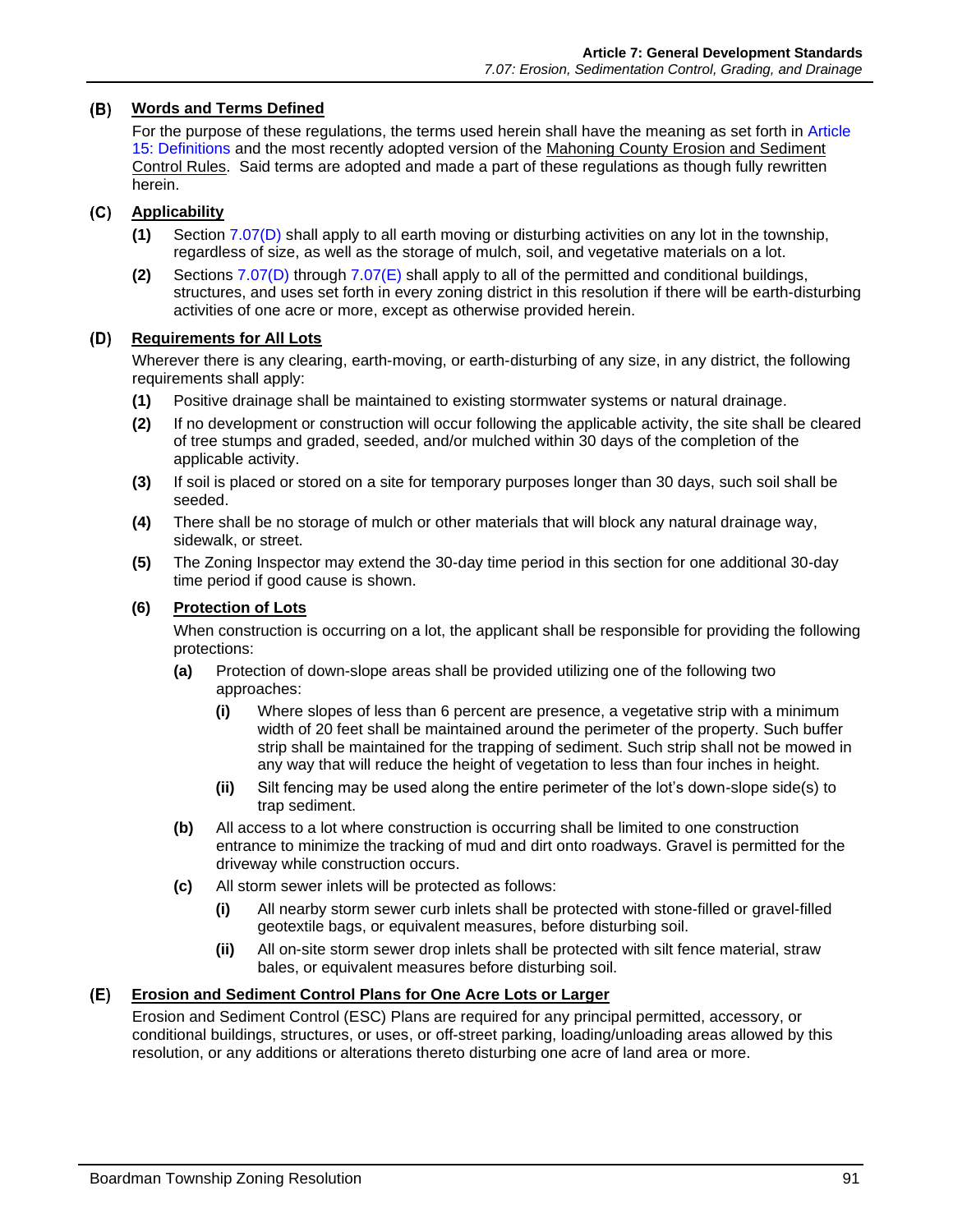#### **(1) Requirements and Application Procedures**

- **(a)** The contents of the ESC Plan shall meet all requirements and recommendations for erosion and sediment control contained in the most recent version of the Mahoning County Erosion and Sediment Control Rules.
- **(b)** If the lot owner is required to prepare a Storm Water Pollution Prevention Plan (SWP3) in accordance with the Ohio Environmental Protection Agency's (EPA) NPDES Permit No. OHC000002, or the most recent version thereof, this SWP3 may be submitted in lieu of a separate ESC Plan. In situations of conflict between OEPA requirements and these regulations, the most restrictive shall prevail.
- **(c)** The zoning inspector shall review the ESC Plans submitted under this resolution and approve for compliance or return for revisions with comments and recommendations for revisions within 20 calendar days after receipt of the Plan. The zoning inspector shall advise applicants that the ESC Plan may be forwarded to the Mahoning County Engineers and Mahoning SWCD for technical assistance and review. A disapproved Plan shall receive a narrative report citing specific problems and procedures violated and the procedures for filing a revised Plan to ensure compliance with the Mahoning County Erosion and Sediment Control Rules. At the time the zoning inspector receives a revised Plan, another 20-day review period shall begin.
- **(d)** Soil disturbing activities shall not begin and zoning certificates or conditional zoning certificates shall not be issued without a ESC Plan approved by the zoning inspector in accordance with these regulations.
- **(e)** Any addition or alteration to the site design as shown on the approved ESC Plan may require the resubmission of said Plan in accordance with these regulations. In making a determination regarding such resubmission, the zoning inspector may consult with the Mahoning County Engineers and/or Mahoning SWCD. The Zoning Inspector shall determine if any addition or alteration requires the issuance of a new zoning certificate or conditional use zoning certificate.

#### **(2) Compliance with State and Federal Regulations**

- **(a)** Approvals issued in accordance with these regulations do not relieve the site owner of responsibility for obtaining all other necessary permits and/or approvals from federal, state, and/or county agencies. Such permits and/or approvals shall be obtained before any zoning certificate or conditional zoning certificate is issued. If requirements vary, the most restrictive requirement shall prevail.
- **(b)** Soil-disturbing activities regulated under these regulations shall not begin until all necessary state and federal permits have been granted to the lot owner. These permits may include, but are not limited to, the following:
	- **(i)** Ohio EPA NPDES Permits authorizing storm water discharges associated with construction activity or the most current version thereof: Proof of compliance with these requirements shall be a copy of the Ohio EPA Director's Authorization Letter for the NPDES Permit, or a letter from the lot owner explaining why the NPDES Permit is not applicable.
	- **(ii)** Section 401 of the Clean Water Act: Proof of compliance shall be a copy of the Ohio EPA Water Quality Certification application, public notice, or project approval, or a letter from the lot owner verifying that a qualified professional has surveyed the lot and found no waters of the United States. Such a letter shall be noted on site plans submitted to the zoning inspector. Wetlands, and other waters of the United States, shall be delineated by protocols accepted by the Ohio EPA and U.S. Army Corps of Engineers at the time of application of this regulation.
	- **(iii)** Ohio EPA Isolated Wetland Permit: Proof of compliance shall be a copy of Ohio EPA's Isolated Wetland Permit application, public notice, or project approval or a letter from the lot owner verifying that a qualified professional has surveyed the lot and found no waters of the State. Such a letter shall be noted on site plans submitted to the zoning inspector. Isolated wetlands shall be delineated by protocols accepted by the Ohio EPA at the time of application of these regulations.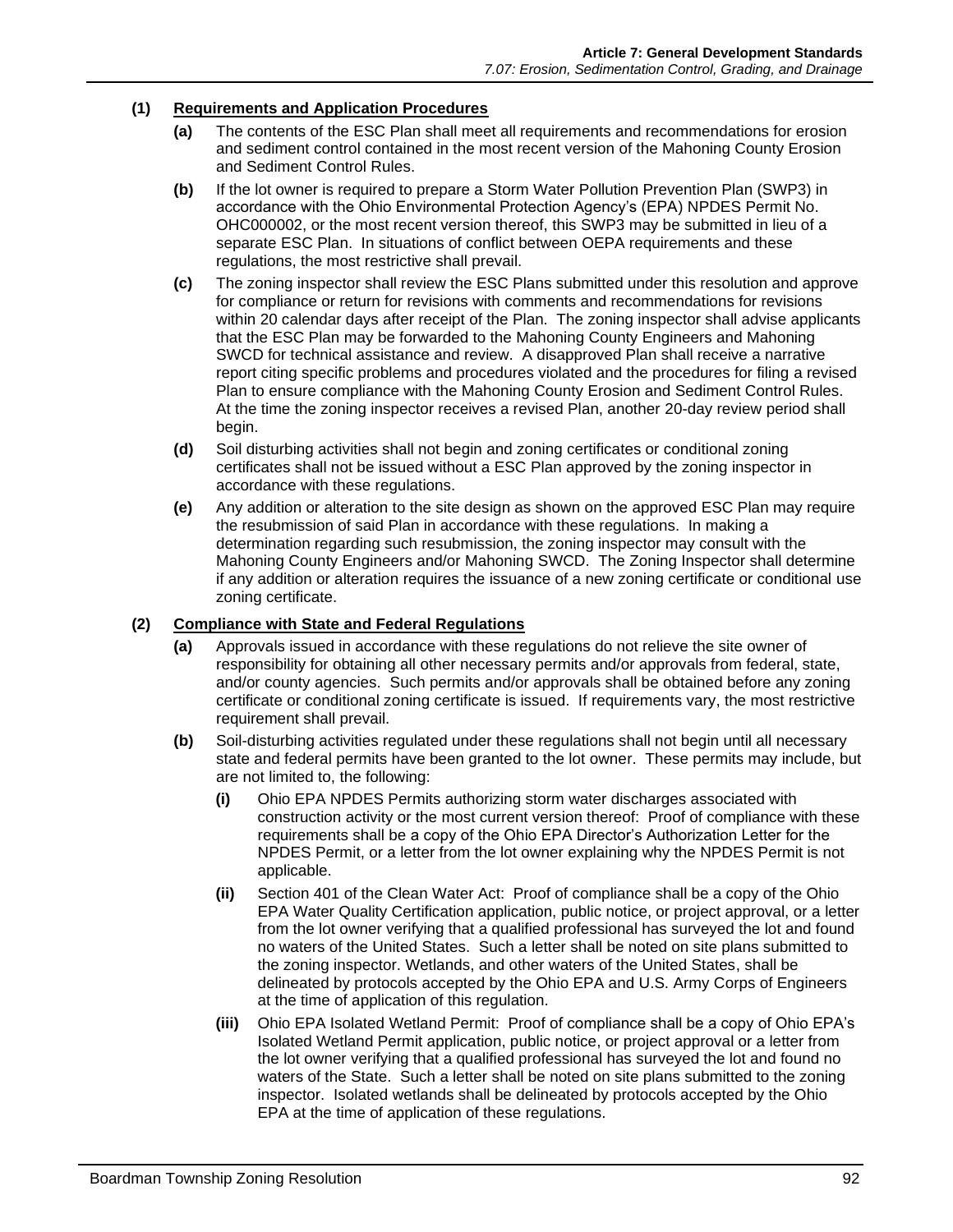- **(iv)** Section 404 of the Clean Water Act: Proof of compliance shall be a copy of the U.S. Army Corps of Engineers Individual Permit application, if an Individual Permit is required for the development project, public notice, or project approval. If an Individual Permit is not required, the lot owner shall submit proof of compliance with the U.S. Army Corps of Engineer's Nationwide Permit Program. This shall include one of the following:
	- **A.** A letter from the lot owner verifying that a qualified professional has surveyed the site and found no waters of the United States. Such a letter shall be noted on site plans submitted to the zoning inspector.
	- **B.** A site plan showing that any proposed fill of waters of the United States conforms to the general and specific conditions specified in the applicable Nationwide Permit. Wetlands, and other waters of the United States, shall be delineated by protocols accepted by the U.S. Army Corps of Engineers at the time of application of these regulations.
- **(v)** Ohio Dam Safety Law: Proof of compliance shall be a copy of the Ohio Department of Natural Resources (ODNR) Division of Water permit application, a copy of the project approval letter from the ODNR Division of Water, or a letter from the lot owner or a qualified professional explaining why the Ohio Dam Safety Law is not applicable.